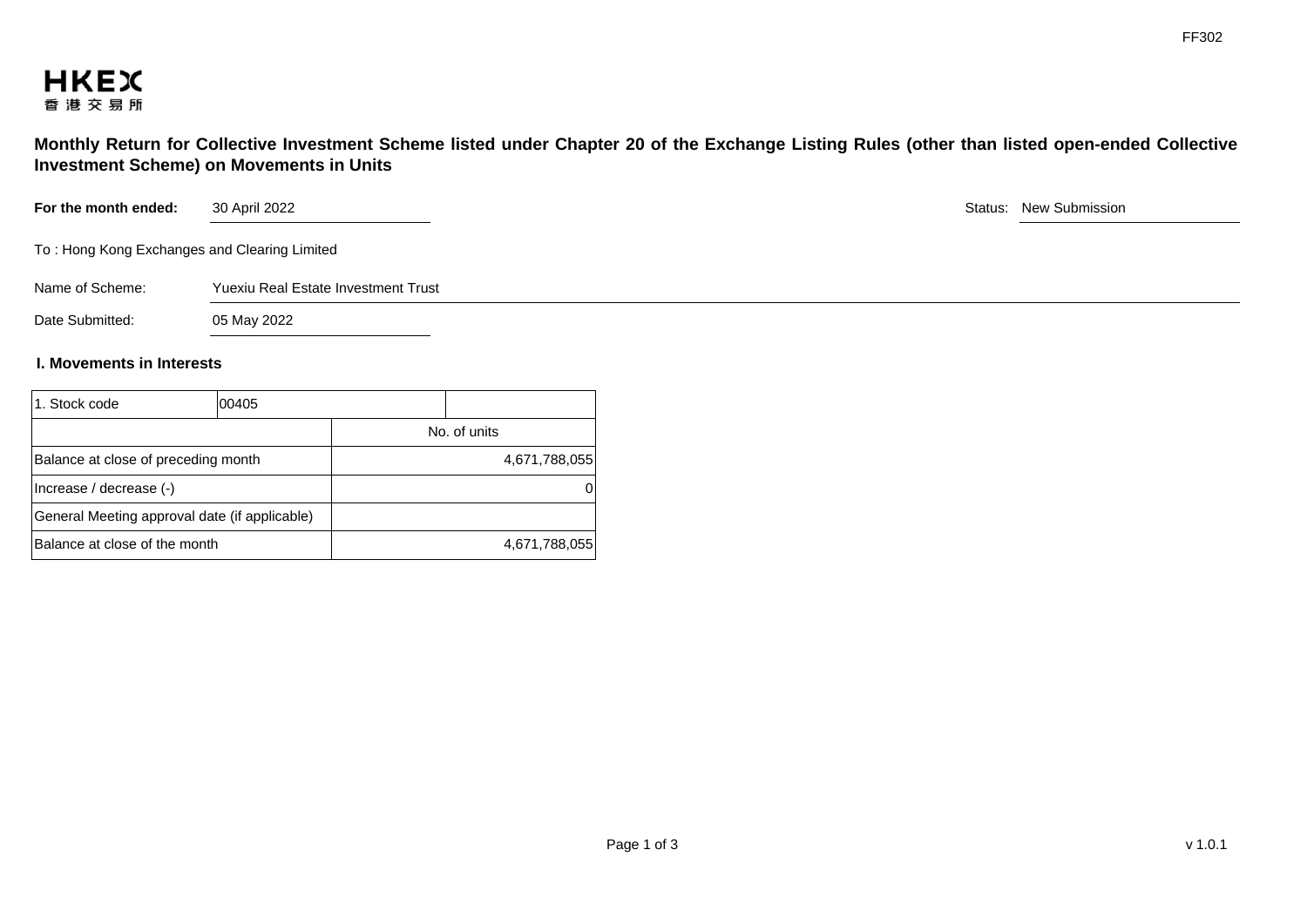## **II. Details of Movements in Units**

**(A). Unit Options (under Unit Option Schemes of the Scheme)** Not applicable

**(B). Warrants to Issue Units in the Scheme which are to be Listed** Not applicable

**(C). Convertibles (i.e. Convertible into Units in the Scheme which are to be Listed)** Not applicable

**(D). Any other Agreements or Arrangements to Issue Units in the Scheme which are to be Listed, including Options (other than under Unit Option Schemes)** Not applicable

**(E). Other Movements in Units** Not applicable